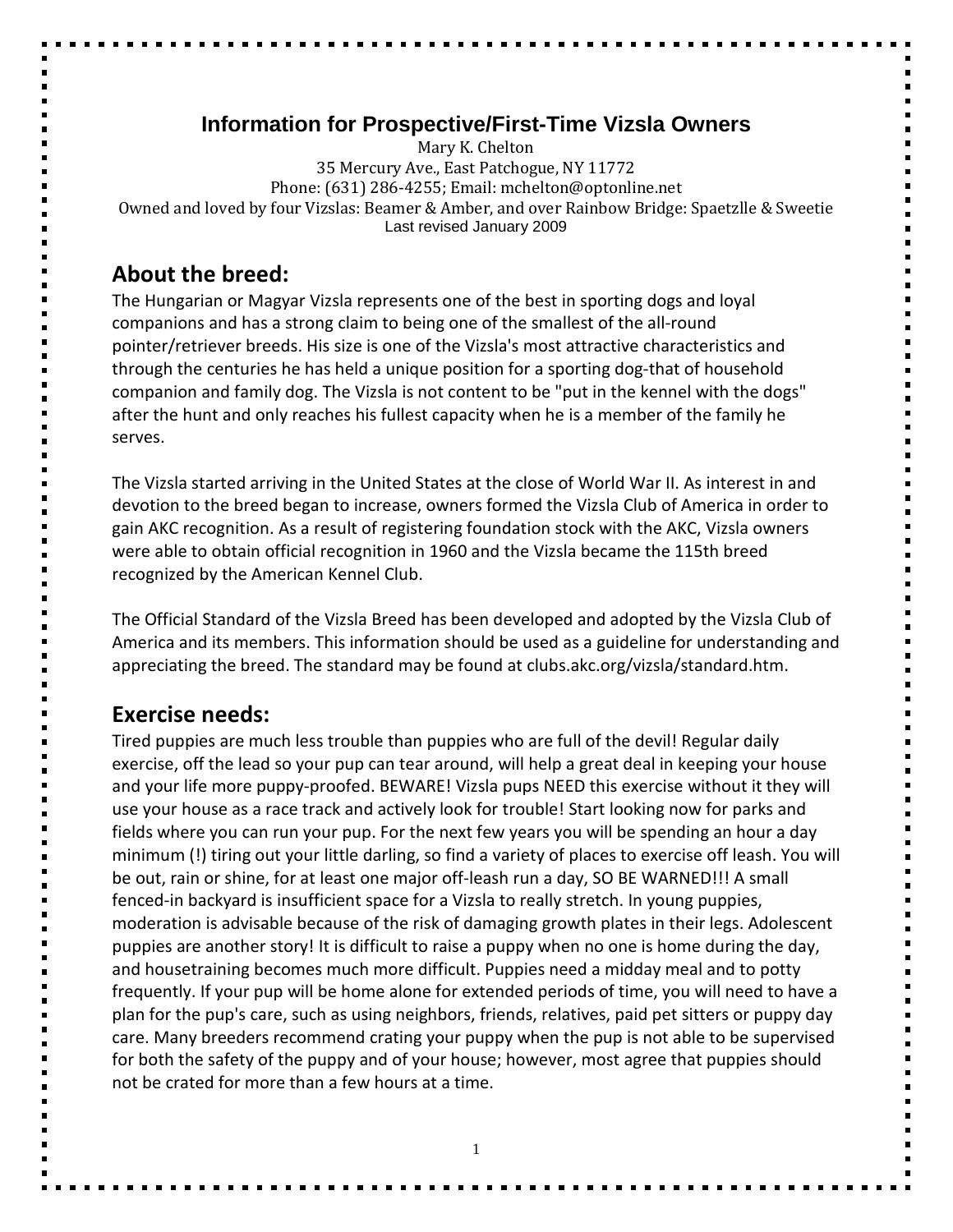### **Training needs:**

While waiting for your pup, start looking for a place that trains the way you want to have your dog trained. There are many methods and you need to consider that Vizslas are very smart and trainable and eager to please, but they are slow to mature mentally. In fact, they need training to be good companions so all that mischievous energy gets properly channeled. They are sensitive dogs who usually do not respond well to harsh training methods, and since they mature slowly, they often have short attention spans and get bored easily during training sessions when young. The rule of thumb is not to let a puppy do anything you wouldn't want a 45-65 lb. adult dog to do, and never to continue with a trainer whose methods make you uncomfortable. Most puppy buyers will want to get a minimum of a year of obedience training, and two years is better, with other socialization experiences continuing after formal training. See the list of books at the end of this handout for more information. This does not mean sending your pup for someone else to train, this means attending classes with your dog.

# **Vizslas and children:**

Vizslas are a high-drive hunting breed and children frequently unwittingly act just like prey. Vizslas are also more needy in terms of affection and human companionship than other breeds and can see children as competition. Vizslas can be tolerant with children given proper supervision and training—if the children are good with the dog. "Being good with children" does NOT mean "without supervision." NO CHILD (family member or not) UNDER 11 SHOULD BE LEFT UNSUPERVISED WITH ANY DOG. All children should be taught how to interact with the dog and that dogs are not toys, for the two to live in harmony. Little boys in particular need to be taught how to handle a dog and not to pull on the dog's ears, tail, or private parts, or to stick things in the same places. Puppies tend to mouth and bite small children, steal their toys and knock them down, and you and the children need to learn how to handle these situations calmly. The immediate reaction of many children is to start screaming and running, which just exacerbates the problem.

Children should also be taught that the puppy's crate is off limits; it is the puppy's safe haven, and to respect the dog's space, especially near food dishes and wherever the dog sleeps or rests outside the crate. "Being good with children" does NOT MEAN tolerating any amount of pummeling from a child without ever growling or biting. This is an unrealistic expectation for any breed, but particularly for one that is sensitive like the Vizsla.

Families with children might also consider whether they will have time for the dog to get enough attention and exercise with young children demanding parents' time and attention. It is extremely hard to be successful when trying to house train a pup and toilet train a human in the same time period. The pup usually ends up being the one who suffers on the training end. Whether people have children or not, though, they should do as much as they can to childproof their dog; especially to toddlers and prepubescent children who seem to be especially threatening to dogs. They smell and behave differently than adult humans, which makes them confusing to dogs.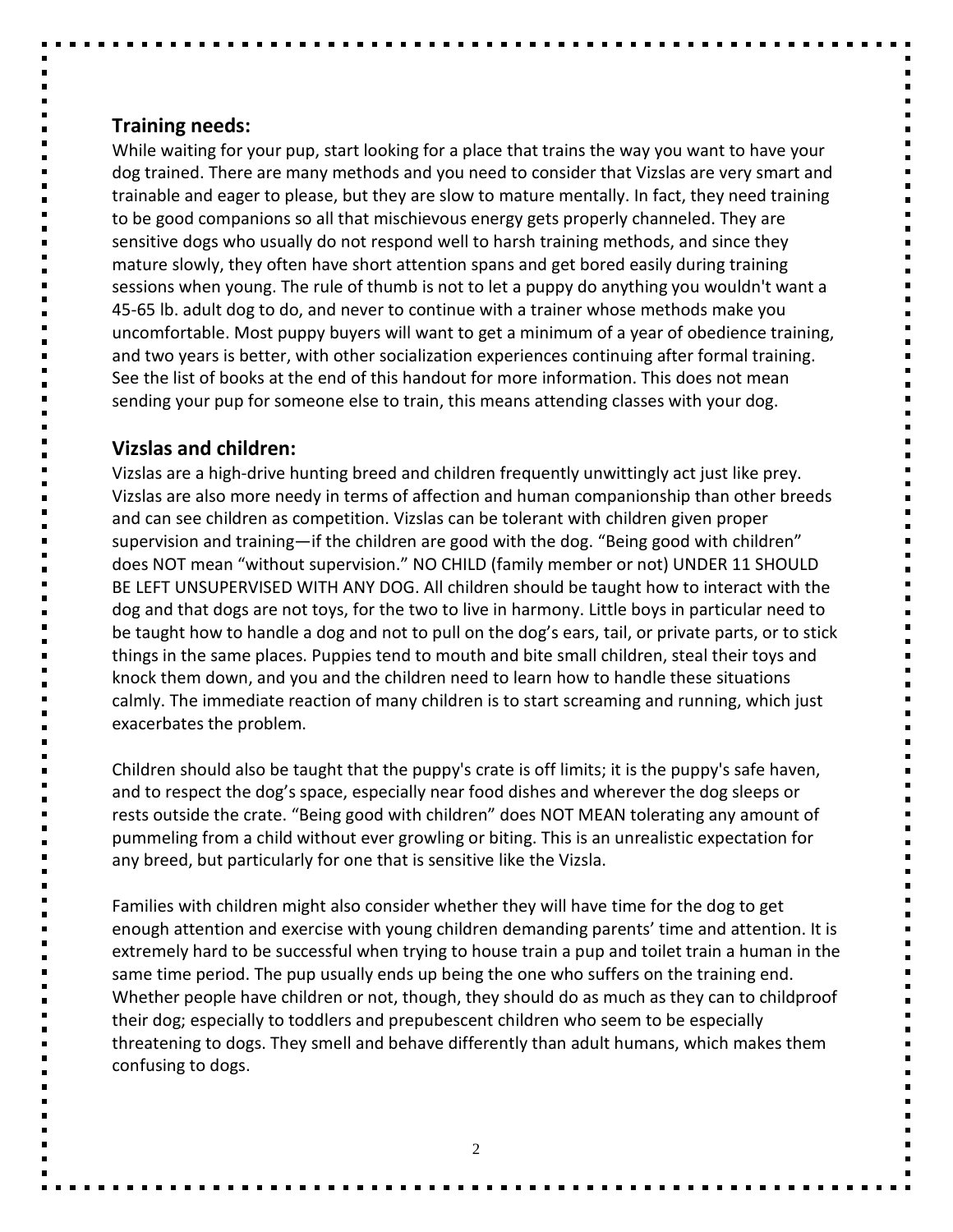# **Velcro dogs:**

Vizslas are NOT dogs that can just be left in a yard. They were bred to be affectionate housedogs as well as hunting and field dogs, and they want to be WITH their people. They will follow you from room to room, including the bathroom, sleep next to you or at your feet, and lay their heads in your lap at every opportunity, etc. One friend has said that once you have a Vizsla, you will never go to bathroom alone again. Left to their own devices without human companionship, they will become lonely, bored and destructive. People who expect dogs to raise themselves by themselves will not like this breed.

# **Shedding:**

Vizslas do shed, but unless you are allergic or obsessive, it sort of blends in with the décor. You can control this by rubbing the dog with a non-cotton sweater to pick up loose hairs.

### **Where to find reputable breeders:**

- Contact your regional Vizsla club at clubs.www.akc.org/Vizsla
- Vizsla Club of America contacts: Florence Duggan at (908) 789-0774; e-mail FloPete4@aol.com

# **Questions reputable breeders should ask you:**

- Where did you hear about Vizslas?
- What your expectations are for the dog?
- Why do you want a Vizsla, as opposed to another breed or a mixed breed.?
- Prior experience with dogs/Vizslas, especially training them, and whether you've ever raised a puppy before and if so, what breed?
- How many people live in your home, especially children and their ages?
- What is your lifestyle like, and how the dog will fit into it, especially during the next 2 years, and is someone home during the day?
- What particular characteristics do you want in your puppy/dog, including personality and gender and why?
- Are there other pets in the house?
- Do you intend to spay/neuter or breed your dog?
- To describe where the puppy will live, sleep and stay when you are away.
- What kind of dwelling you live in, if you have a fenced yard and if not, where the dog will exercise?
- What are the activity level/exercise requirements you have for your dog and how do you plan to exercise your puppy?
- Are you are interested in showing your dog, or co-owning with the breeder until show qualities are or are not obvious?
- What are your current veterinarian's name and phone number?

# **Questions to Ask Breeders:**

- How is the temperament of the sire and dam?
- What health tests have you done on sire and dam?
- What were you striving for as part of your breeding program?
- Do you personally know other dogs in the pedigree of the puppies?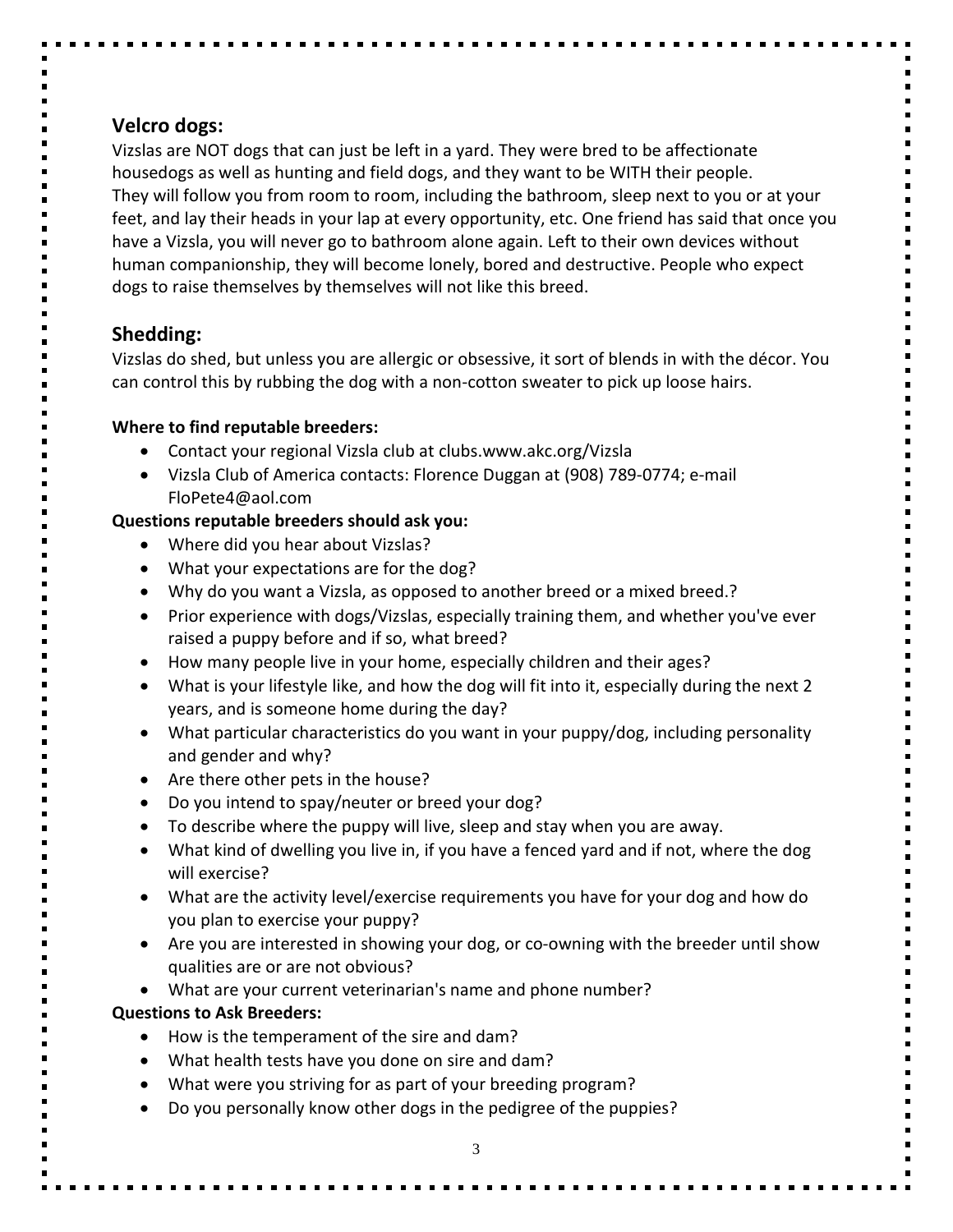- Are you affiliated with any regional or national Vizsla clubs?
- How do you plan your litters and rate the puppies?
- What temperament tests and exposure to new things will you do with the pups?
- Are you going to keep a pup? If not, why not?
- How do you determine which puppy goes to which home? If I cannot pick out my own puppy, please explain on what basis you would decide which one comes to me?
- What are the AKC registered names and titles of the sire and dam?
- Do you require me to sign a contract, and if so, would you share a copy and explain it to me?
- Do you require co-ownership of puppies, and if so, why?
- Do you offer a health/temperament guarantee with your puppies? What does it entail?
- How long have you been in the breed?
- Are you willing to answer my questions after I take the dog home?
- Do you require a spay/neuter or limited registration on pets?
- Will you assist me if I cannot keep the dog?
- When can I visit my new puppy?
- What veterinary care will the puppy have had when I take it home?
- What paperwork will I receive with my puppy?
- Will you give me the names of two people who have your puppies so that I might talk to them? (and DO it)

#### **Puppy prices and Issues:**

Puppy prices vary. (On the East and West coasts between \$1200 to \$2500 depending on the breeder and the pedigrees involved; prices are slightly lower in the Midwest). A higher price does not necessarily equate with better quality; many responsible breeders are working to keep prices reasonable in an effort to discourage puppy mill breeders.

Ask the breeder of any litter you consider about the goals of their breeding program; ask why they paired the parents of this litter and about titles the parents have earned. Make sure that both parents have been cleared of hip dysplasia by the Orthopedic Foundation for Animals (OFA) registry. Get a copy of OFA numbers for both parents. (There are also other tests that really should be done such as CERF and Thyroid as well as heart a puppy from a reputable breeder, you also acquire support throughout the lifetime of your dog). Be suspicious of any "bargain" prices for this breed, especially if "AKC registered" or "AKC papers" is part of the selling pitch, without show or field titles and OFA numbers within the first two or three generations. Since breeders in this breed have been very forward thinking about hip dysplasia, there should be hip ratings (OFA or BIC) on all dogs in most five-generation pedigrees. Avoid purchasing a puppy from a breeder with whom you do not have good rapport and avoid puppy mill, pet store and Internet purchases.

Sometimes, breeders may seem "snooty" to first time owners, and you should not purchase a puppy from someone with whom you feel you can have no rapport. Because of the special needs of this breed and because of their own breeding objectives, many breeders may seem reluctant to take a chance on a newcomer, especially one who only wants a pet who won't even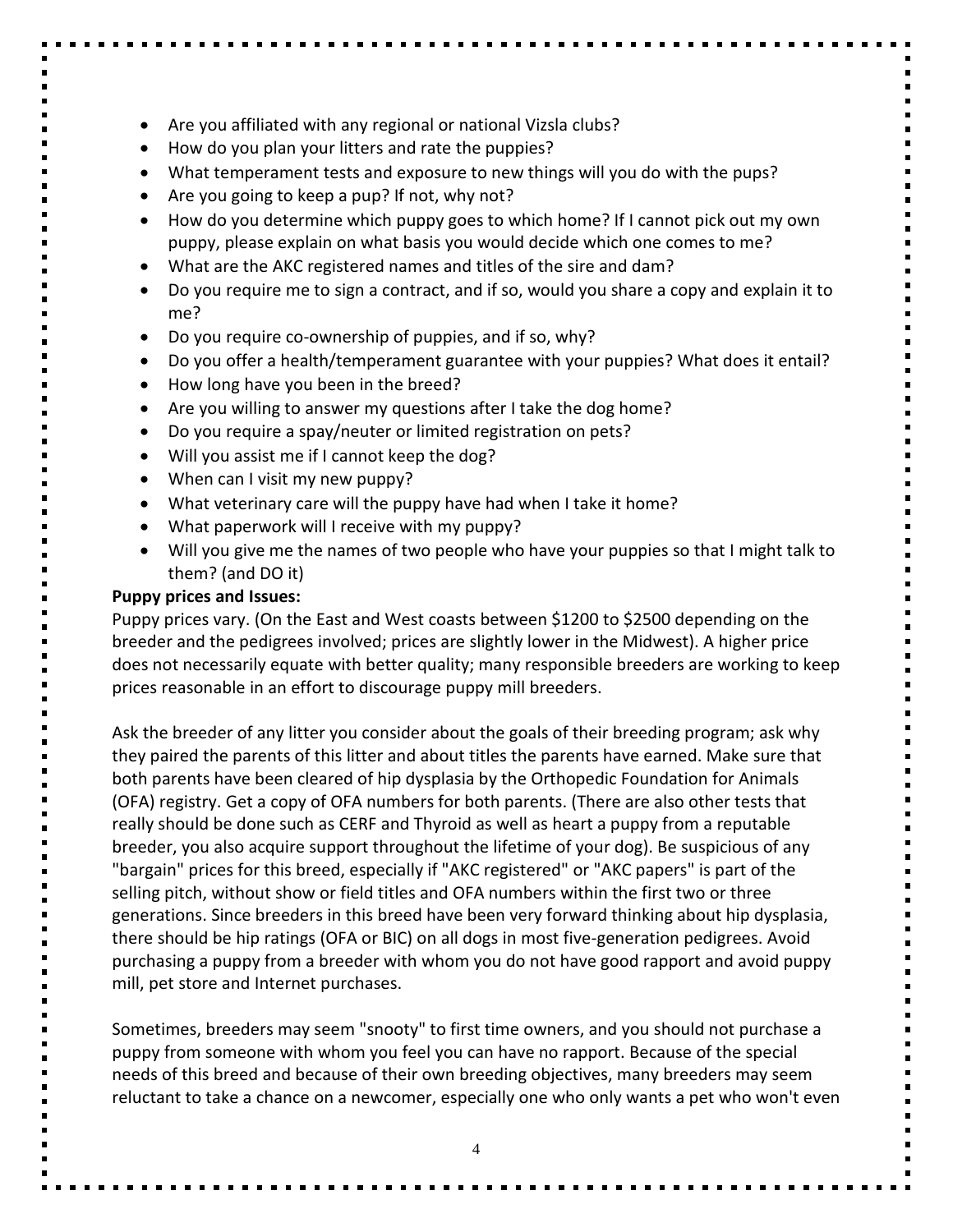consider doing any competitive events with the dog. You need to "sell" yourself (honestly, not deceptively) to the breeder as much or more than you need to be able to pay for a Vizsla puppy, and you need to keep an open mind about what you might do with the dog in the future with the breeder's help and encouragement. You are buying more than a dog. You are buying a carefully planned breeding, a pedigree, and a lifetime relationship with a breeder. Remember that Jack Sharkey, a retiree, only wanted a pet, and his Vizsla Chartay is now the first (and only) quintuple champion in AKC's 116-year history.

#### **Breed rescue and contacts:**

For a variety of reasons, some people are not able to keep their Vizslas, and these dogs become available for rehoming. Sometimes, they have had no prior training, or they have been abused and need major caring and rehabilitation, or they are available because of divorce or the owner dying. Rarely are they puppies. Potential rescue owners are screened as carefully as new puppy buyers, and because of the unique needs and challenging demands of Vizslas, preference in rescue situations is usually, but not always, given to persons who have already raised a Vizsla and know what is involved. THIS IS NOT AN ALTERNATE ROUTE TO A CHEAPER DOG! Usually, prospective owners are asked to pay transportation charges for a dog and to make a contribution to breed rescue to further the work of rescue for other dogs. Rescue is expensive in both time and money.

- VCA National Breed Rescue Coodinator: Kate Payne, at threereddogs@sbcglobal.net; (713) 863-8607.
- Other VCA State and regional rescue coordinators may be found at <http://www.clubs.akc.org/vizsla/coordinators.htm>

# **Further sources of information:**

- The Vizsla Club of America sells an information packet for prospective Vizsla owners for \$3.00 at clubs.akc.org/vizsla/vcastore.htm.
- Books (borrow from your local library, buy in a bookstore; or get online from
- http://www.dogwise.com, amazon.com or [http://www.bn.com](http://www.bn.com/) Adopted Dog Bible by Kim Saunders and Petfinder.com.
- Before and After You Get Your Puppy: The Positive Approach to Raising a Happy,
- Healthy & Well-Behaved Dog by Ian Dunbar
- Childproofing Your Dog by Brian Kilcommons
- Culture Clash by Jean Donaldson
- Dog-Friendly Dog Training by Andrea Arden
- Dog Problems: The Gentle Modern Cure by David Weston & Ruth Ross
- Dog Training For Children by Ian Dunbar
- How to Raise a Puppy You can Live With by Clarice Rutherford
- How to Teach a New Dog Old Tricks by Ian Dunbar
- Living with Kids and Dogs…Without Losing Your Mind by Colleen Pelar.
- Meeting Milo by Yvette Van Veen, and David J. Parks This is a picture book for young
- children (www.meetingmilo.com)